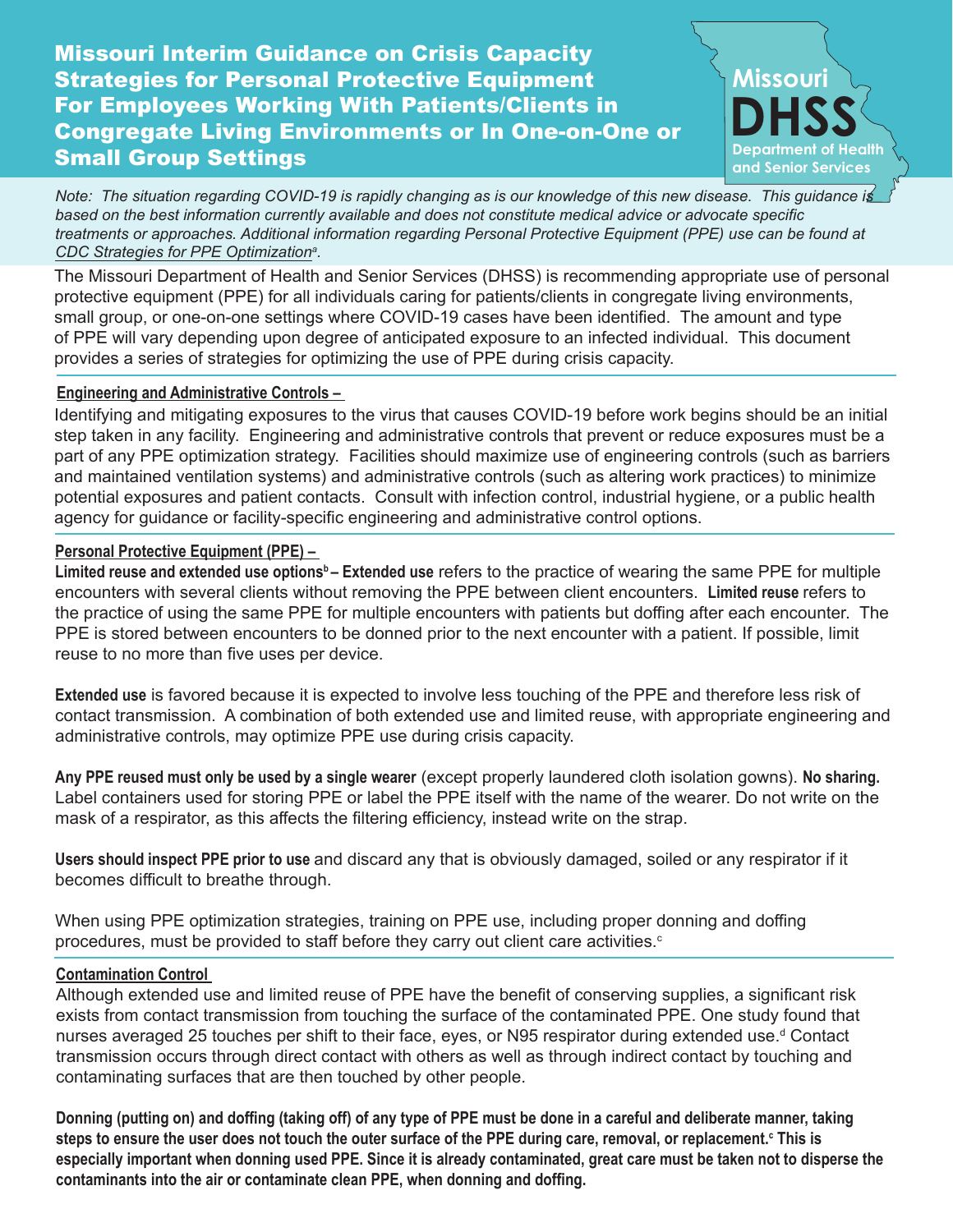### **FACEMASK CRISIS CAPACITY STRATEGIESe**

- Use facemasks beyond the manufacturer-designated expiration dates during patient/client care activities.
	- Implement extended use and/or limited reuse practices with good contamination control.
		- Facemask removal and replacement must be done in a careful and deliberate manner taking steps to ensure the user does not touch the outer surface of the mask during care, removal, or replacement.
		- Clean hands with soap and water or an alcohol-based hand sanitizer before and after touching or adjusting the facemask.
		- Avoid touching the inside of the facemask.
		- For reuse, facemasks should be carefully folded so the outer surface is held inward against itself to reduce contact with the outer surface during storage.
		- Store the mask in a clean, sealable paper bag or breathable container.
		- May also store mask in a rigid container with the lid off to allow mask to dry out.
		- Label the strap of the facemask or the container or bag with the wearer's name. Do not write on the facemask material as it will affect its permeability.
		- Discard facemask if it becomes soiled, damaged or difficult to breathe through.
		- Facemasks that fasten via ties behind the head may not be able to be undone without tearing or breaking the ties and should be considered for extended use rather than reuse.
		- Facemasks with ear loops may be more suitable for reuse.
- If no facemasks are available, the following strategies may be considered as a last resort. These are not considered PPE.
	- A homemade, double-layer cotton mask can be used if no other mask options are available.
	- Scarves and bandanas can also be used.
	- Any homemade mask should be laundered daily using routine laundry procedures.

### **RESPIRATOR CRISIS CAPACITY STRATEGIESf**

- Staff wearing a tight fitting respirator must not have facial hair that would impede the seal.<sup>9</sup>
- Prioritize use of respirators by activity type.
	- Staff conducting activities that may generate a cough, sneeze, or gag reflex should be prioritized to wear an N95 respirator.
	- Staff giving intimate care to a patient/client.
	- Staff with higher risk of contracting severe infection from COVID-19.
	- Staff in the same room as a suspected or known COVID-19 client for a prolonged period of time.
- Use beyond shelf-lifeʰ. Any N95 can be used beyond shelf-life after visual inspection for fit and function.
- Use respirators approved under standards used in other countries that are similar to NIOSH but that may not necessarily be NIOSH-approved<sup>i</sup> .

*Important Note about Respiratory Protection:*

**Respirators must be used within the context of a complete respiratory protection program** that includes medical clearance, fit testing, and training. Consult with infection control, industrial hygiene, or a public health agency for more information. If staff are using respirators, ensure they are fit tested in the type of respirator they are using and ensure they are taught the proper way to don, doff, and conduct user seal checks each time they don

the respirator to ensure the proper fit. https://www.youtube.com/watch?v=pGXiUyAoEd8

For a sample written respiratory protection program go to OSHA's Small Entity Compliance Guide starting on page 101.

https://www.osha.gov/Publications/3384smallentity-for-respiratory-protection-standard-rev.pdf

- Implement extended use and/or limited reuse practices with good contamination control.
	- Respirator removal and replacement must be done in a careful and deliberate manner taking steps to ensure the user does not touch the outer surface of the mask during care, removal, or replacement.
	- Clean hands with soap and water or an alcohol-based hand sanitizer before and after touching or adjusting the respirator.

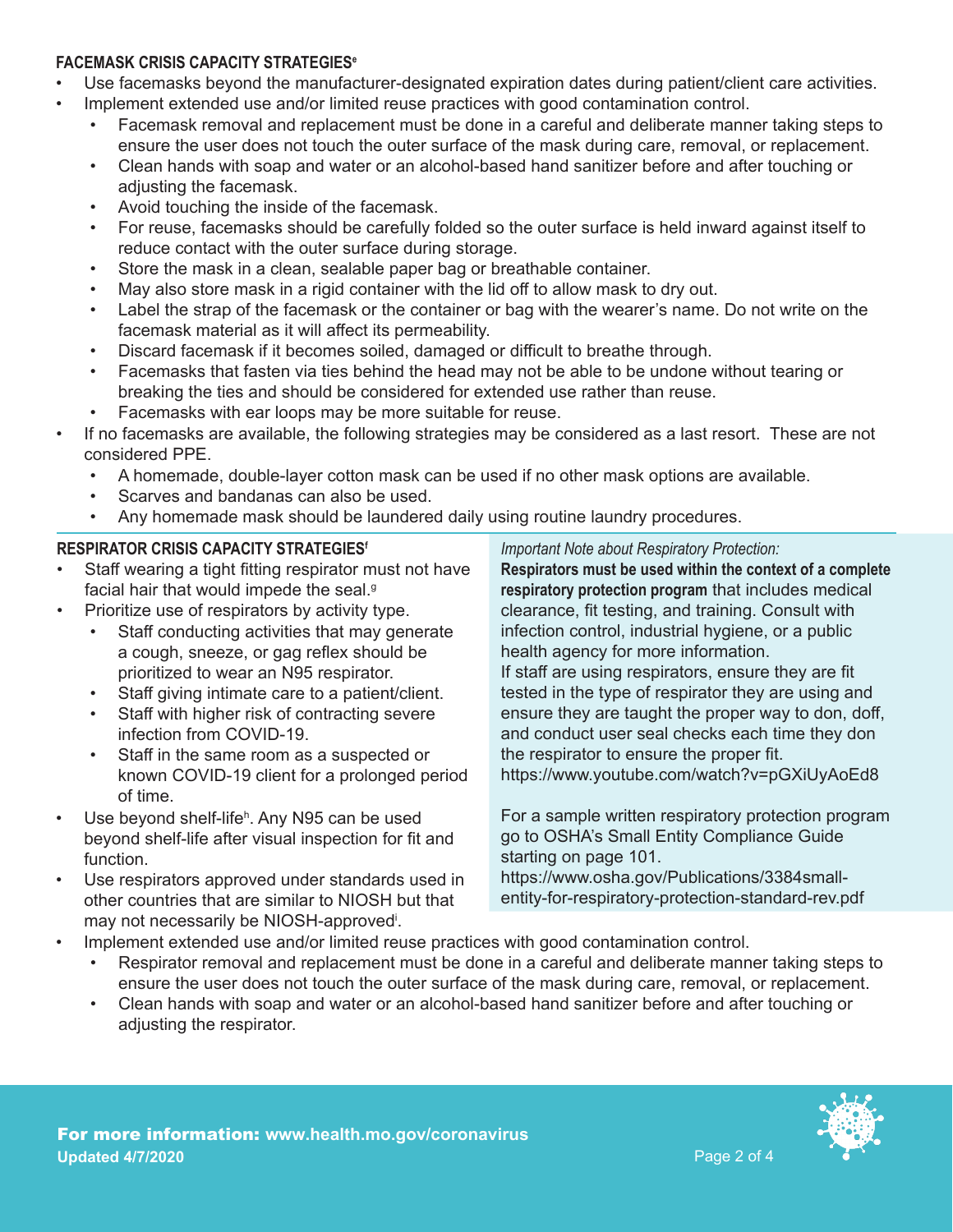- Avoid touching the inside of the respirator.
- Store the respirator in a clean, sealable paper bag or breathable container.
- May also store the respirator in a rigid container with the lid off to allow it to dry out.
- Label the strap of the respirator or the container or bag with the wearer's name. Do not write on the respirator material as it will affect its permeability.
- Perform a visual inspection for fit and function. Discard respirator if it becomes soiled, damaged or difficult to breathe through.
- Use a pair of clean gloves when donning and performing a user seal check. Doff and replace gloves.
- Perform a user seal check immediately after donning a respirator. Adjust as necessary. If you still cannot achieve a seal, do not go into the contaminated atmosphere.
- If a strap breaks during donning, attempt to tie it instead and use respirator if it still fits properly and isn't uncomfortable.
- If adequate supply exists, consider this alternative reuse method to reduce contamination<sup>j</sup>:
	- Take four N95 masks, and number them (#1-4).
	- On day 1, use mask #1, then let it dry it out for 3-4 days.
	- On day 2, use mask #2, then let it dry out for 3-4 days.
	- Same for day 3, and day 4.
	- Use extreme care to avoid cross contamination or confusion of multiple used respirators.

Alternatives to typical N95s that may be considered:

- Elastomeric half-face respirators with splash goggles or full-face respirators with HEPA filters. These are more readily available than N95 respirators and the full face respirators provide eye protection.
- N99, N99, N100, R95, R99, R100, P95, P99, or P100 filtering facepiece respirators. These may be more readily available than N95 respirators, but are typically more costly.
- Powered air purifying respiratory assembly (PAPR) with HEPA filters with either a full face respirator or hood (a hood does not require fit testing).
- Controlled air purifying respirator (CAPR) unit, which also uses disposable HEPA filters, is readily available, quieter than a PAPR, and suited for hospital settings.

If there are no respirators left:

- Use facemasks if no respirators are available.
- Exclude staff at higher risk for severe illness from COVID-19 from contact with known or suspected COVID-19 clients.
- Have recovered COVID-19 staff, who have some protective immunity, care for clients with known or suspected COVID-19.
- Use masks not evaluated or approved by NIOSH or homemade masks as a last resort. There is no guarantee of protection with homemade masks, but they may help against large droplets from coughs and sneezes. Homemade masks are not considered PPE.

## **EYE PROTECTION CRISIS CAPACITY STRATEGIES<sup>k</sup>**

- Use eye protection devices beyond the manufacturer-designated shelf life
- Prioritize eye protection for activities that involve splashes and sprays from coughs, sneezes, or gags, and cases where prolonged face-to-face or close contact with a suspected or known infection with COVID-19 must occur.
- Implement extended use and/or limited reuse practices with good contamination control.
	- Use safety glasses with side extensions if goggles are not available.
	- Use a face shield.
	- Use a full-face elastomeric respirator.
	- Sanitize all protective eyewear with PPE wipes or other suitable cleaner after use.

## **ISOLATION GOWN CRISIS CAPACITY STRATEGIES<sup>1</sup>**

- Use expired gowns beyond the manufacturer designated shelf life.
- Use coveralls (such as Tyvek suits) if available.
- Implement extended use and/or limited reuse practices with good contamination control as long as there are no additional co-infectious diseases (such as Clostridioides difficile) among patients.